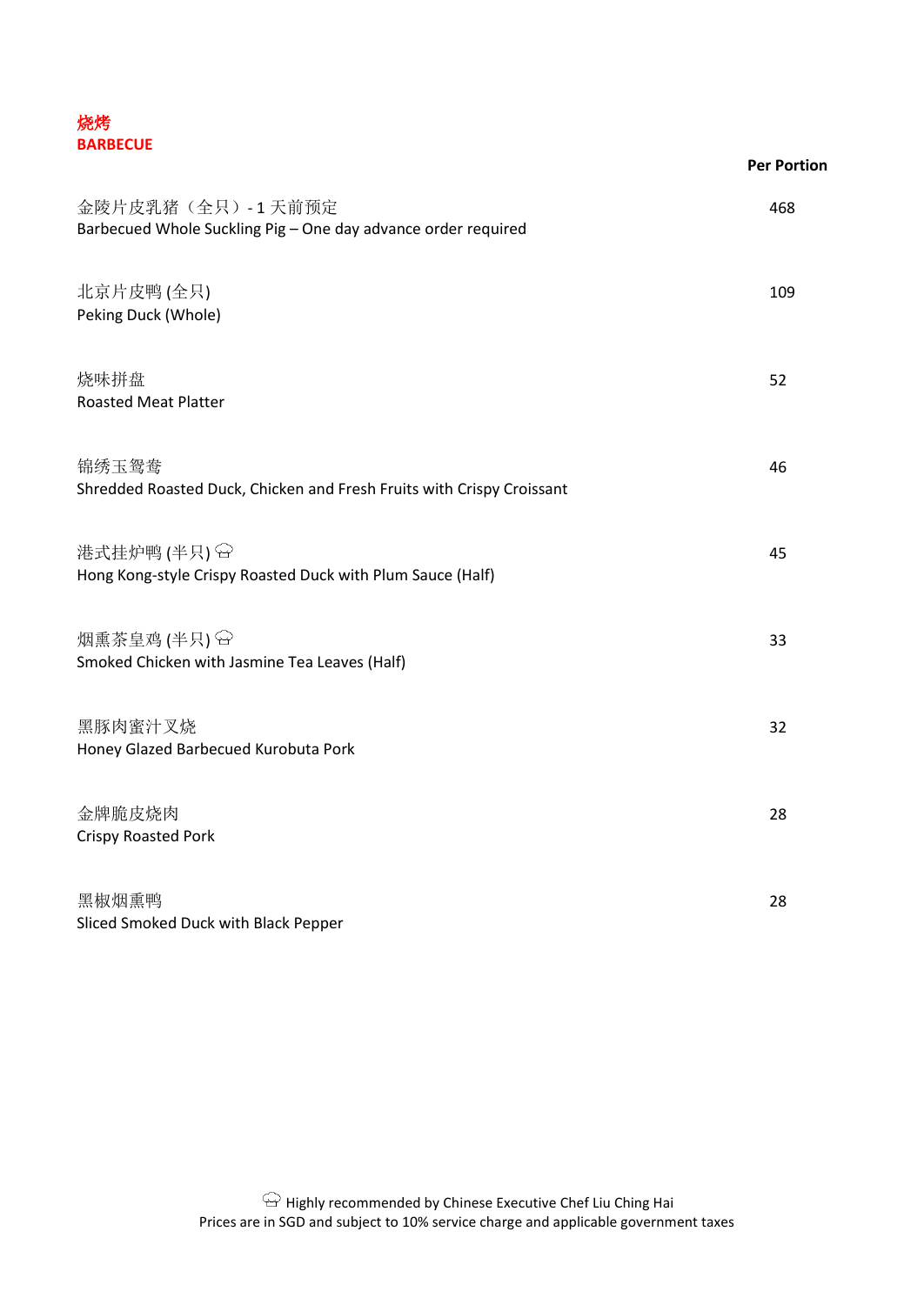## 热前菜 **HOT APPETISERS**

|                                                                             | <b>Per Portion</b> |
|-----------------------------------------------------------------------------|--------------------|
| 杏香百花带子<br>Deep-fried Scallops stuffed with Minced Shrimps and Almond Flakes | 42                 |
|                                                                             |                    |
| 麦片酥雪鱼柳                                                                      | 42                 |
| Crispy Cod Fish Cubes with Oats                                             |                    |
| 酥炸田鸡腿 <sup>●</sup>                                                          | 36                 |
| Deep-fried Frog Legs with Chinese Five-spice                                |                    |
| 肉松软壳蟹 <sup>4</sup>                                                          | 36                 |
| Crispy Soft-shell Crab with Floss                                           |                    |
| 桂花生菜包                                                                       | 36                 |
| Sautéed Crab Meat with Conpoy and Eggs served with Lettuce                  |                    |
| 酸辣小虾球                                                                       | 36                 |
| Stir-fried Prawns with Hot and Sour Sauce                                   |                    |
| 椒盐墨魚须                                                                       | 25                 |
| Fried Octopus Tentacles with Salt and Pepper                                |                    |
| 镇蜜猴头菇                                                                       | 22                 |
| Deep-fried Monkey Head Mushrooms with Vinegar Honey Sauce                   |                    |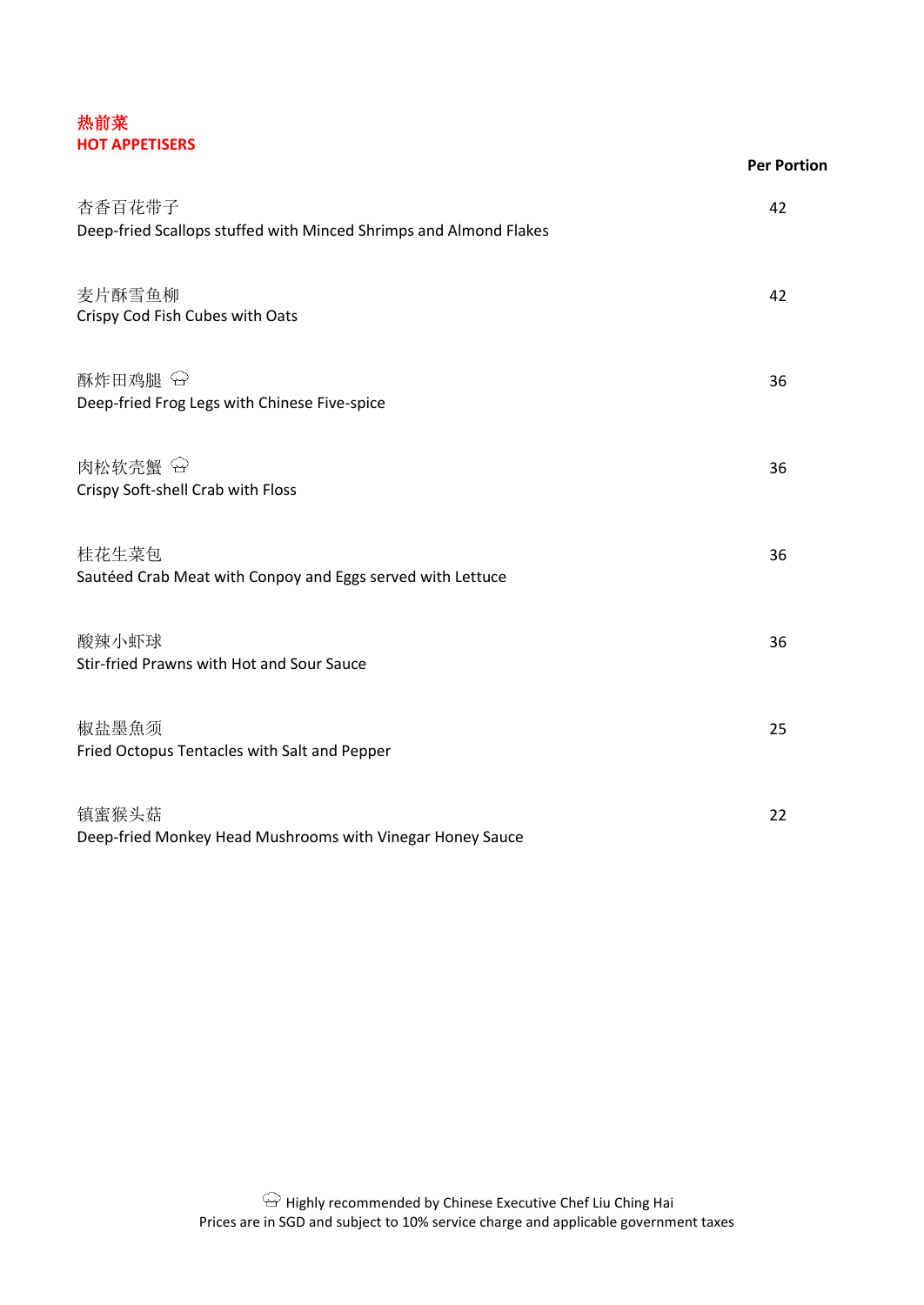#### 冷前菜 **COLD APPETISERS**

|                                                                   | <b>Per Portion</b> |
|-------------------------------------------------------------------|--------------------|
| 花雕醉鸡卷<br>Drunken Chicken Roll                                     | 25                 |
| 松露酱四季豆<br>Chilled String Beans with Truffle Sauce                 | 22                 |
| 凉拌麻酱秋葵<br>Chilled Ladies' Fingers with Sesame Sauce               | 22                 |
| 话梅小番茄<br>Chilled Cherry Tomato infused with Sour Plum Juice       | 20                 |
| 百合紫菜花<br>Chilled Marinated Cauliflower and Fresh Lily Bulbs       | 20                 |
| 麻辣海蜇丝<br>Spicy Marinated Jelly Fish                               | 20                 |
| 酸姜皮蛋<br>Century Egg with Pickled Ginger                           | 20                 |
| 黑醋小云耳<br>Marinated Fungus with Chilli and Sweetened Black Vinegar | 20                 |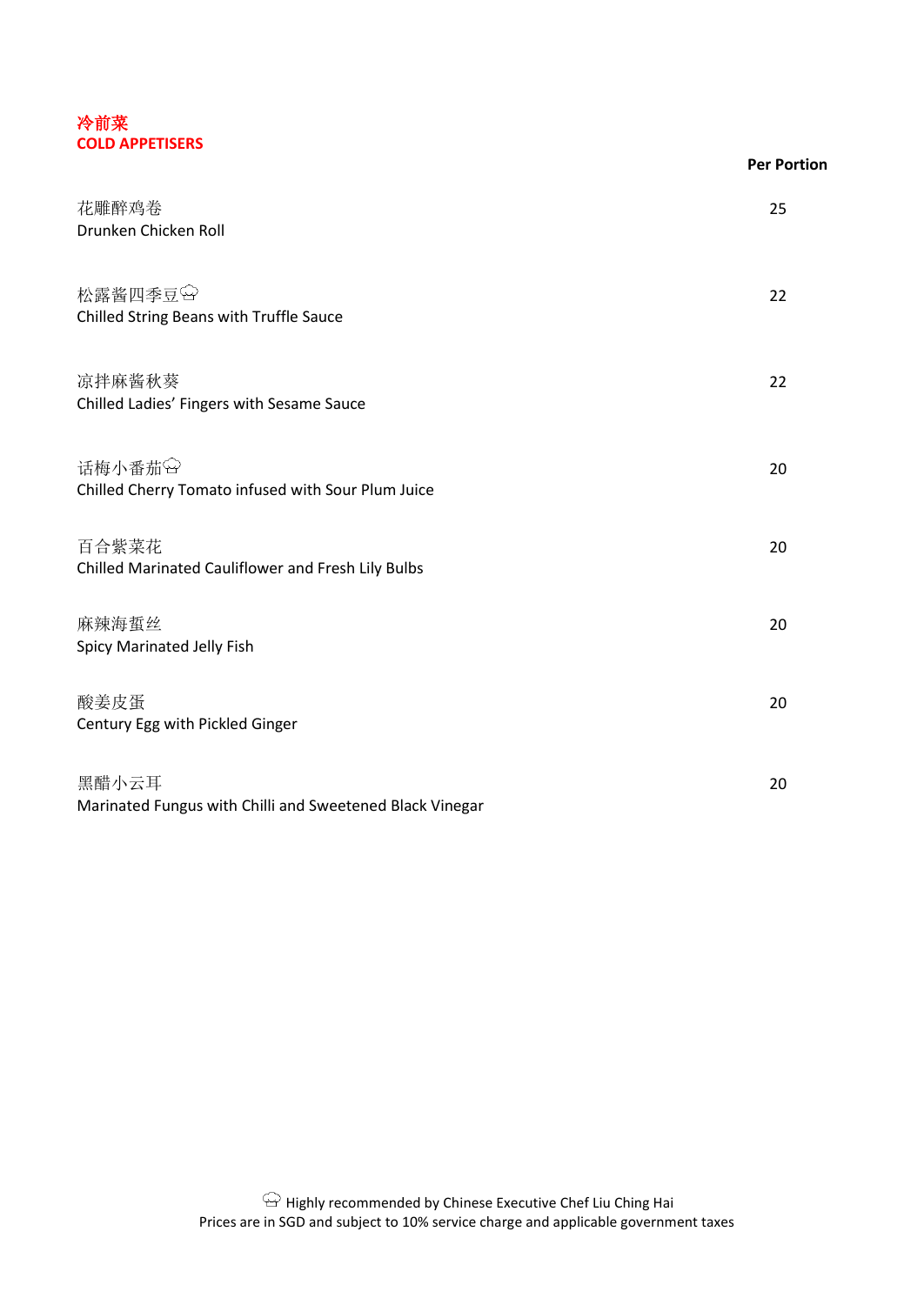

|                                                                                 | <b>Per Person</b> |
|---------------------------------------------------------------------------------|-------------------|
| 花胶炖螺头<br>Double-boiled Sea Whelk Soup with Fish Maw                             | 32                |
| 海宝炖金瓜盅 &<br>Double-boiled Assorted Seafood Soup served in Golden Pumpkin        | 32                |
| 虫草花炖花胶安心鸡<br>Double-boiled Fish Maw with Aweto Flowers and Organic Chicken      | 32                |
| 鱼骨汤炖花胶竹笙<br>Double-boiled Fish Maw with Bamboo Pith and Fish Cartilage          | 32                |
| 龙皇蟹肉羹<br>Braised Lobster Meat with Crabmeat and Crab Roe                        | 32                |
| 竹笙北菇炖菜胆<br>Double-boiled Chinese Mushrooms with Bamboo Pith and Chinese Cabbage | 26                |
| 海鲜酸辣羹<br>Hot and Sour Seafood Soup                                              | 26                |
| 蟹肉菠菜羹<br>Braised Minced Crab Meat and Green Spinach Soup                        | 26                |
| 香茜鱼片皮蛋汤<br>Sliced Fish Broth with Century Egg and Chinese Parsley               | 26                |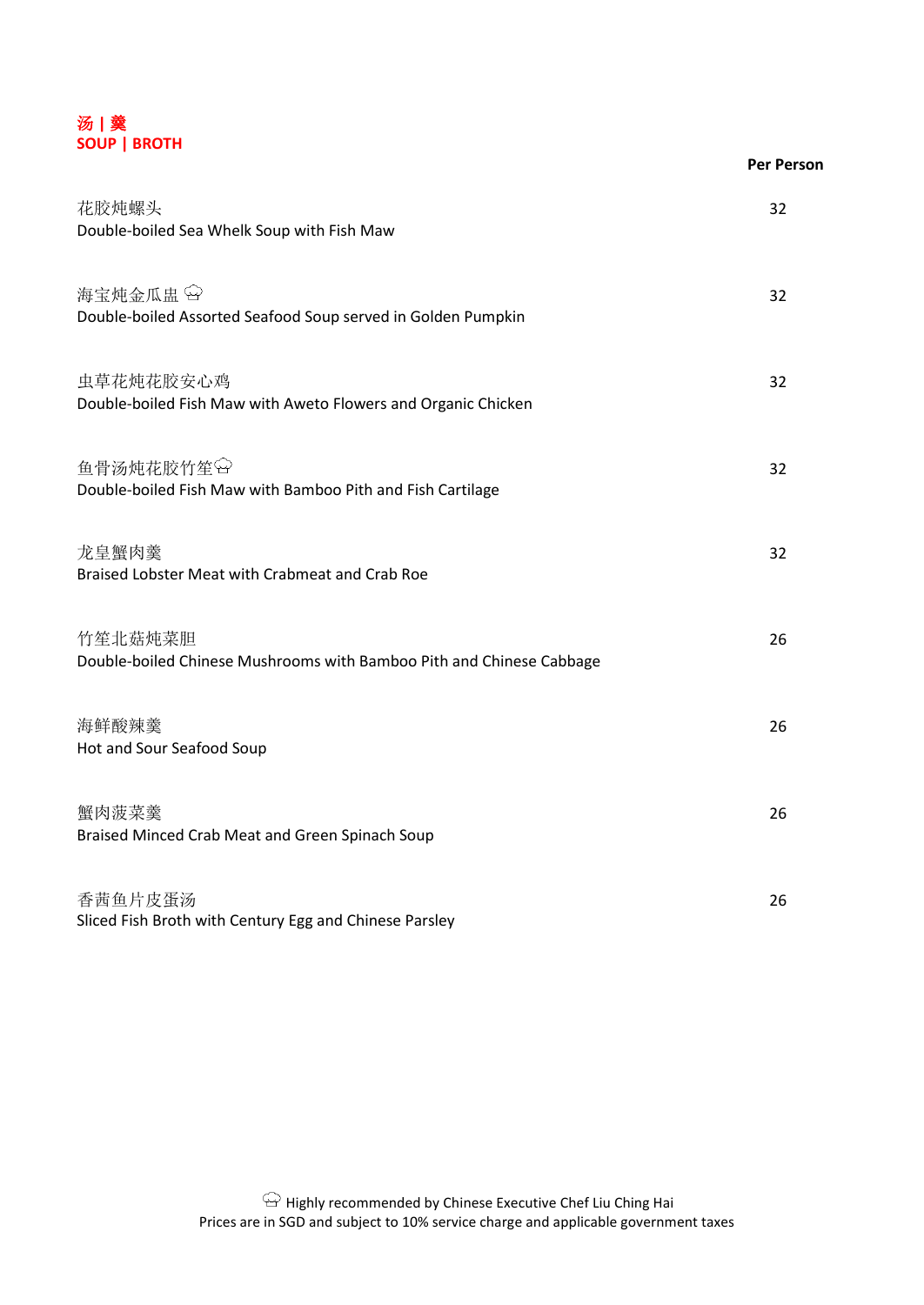# 炖汤 **|** 燕窝 **SOUP DELUXE | BIRD'S NEST**

| <b>SOOT DELONE   DIND STREST</b>                                                                                     | <b>Per Person</b> |
|----------------------------------------------------------------------------------------------------------------------|-------------------|
| 佛跳墙<br>Mini Buddha Jump Over the Wall                                                                                | 138               |
| 金箔龙虾捞官燕臼<br>Braised Superior Bird's Nest with Lobster and Gold Leaf                                                  | 128               |
| 干捞蟹肉官燕<br>Stir-fried Bird's Nest with Crab Meat and Bean Sprouts                                                     | 68                |
| 黄汤花胶官燕<br>Braised Superior Bird's Nest with Fish Maw and Dried Scallops                                              | 68                |
| 羊肚菌炖官燕<br>Double-boiled Superior Bird's Nest with Morel Mushrooms                                                    | 68                |
| 龙虾带子蒸蛋白汤<br>Steamed Lobster Meat with Scallop and Egg White in Lobster Broth                                         | 42                |
| 满壇香<br>Double-boiled Fish Maw Treasure Soup                                                                          | 42                |
| 沉鱼落雁(女士)<br>"Chen Yu Luo Yan"-(For Ladies)<br>Nutritious Bird's Nest Broth with Fish Maw, Dried Scallops and Ginseng | 42                |
| 气宇轩昂(男士)<br>"Qi Yu Xuan Ang"-(For Gentleman)<br>Essence of Deer Tendon with Abalone, Sea Cucumber and Chinese Herbs  | 42                |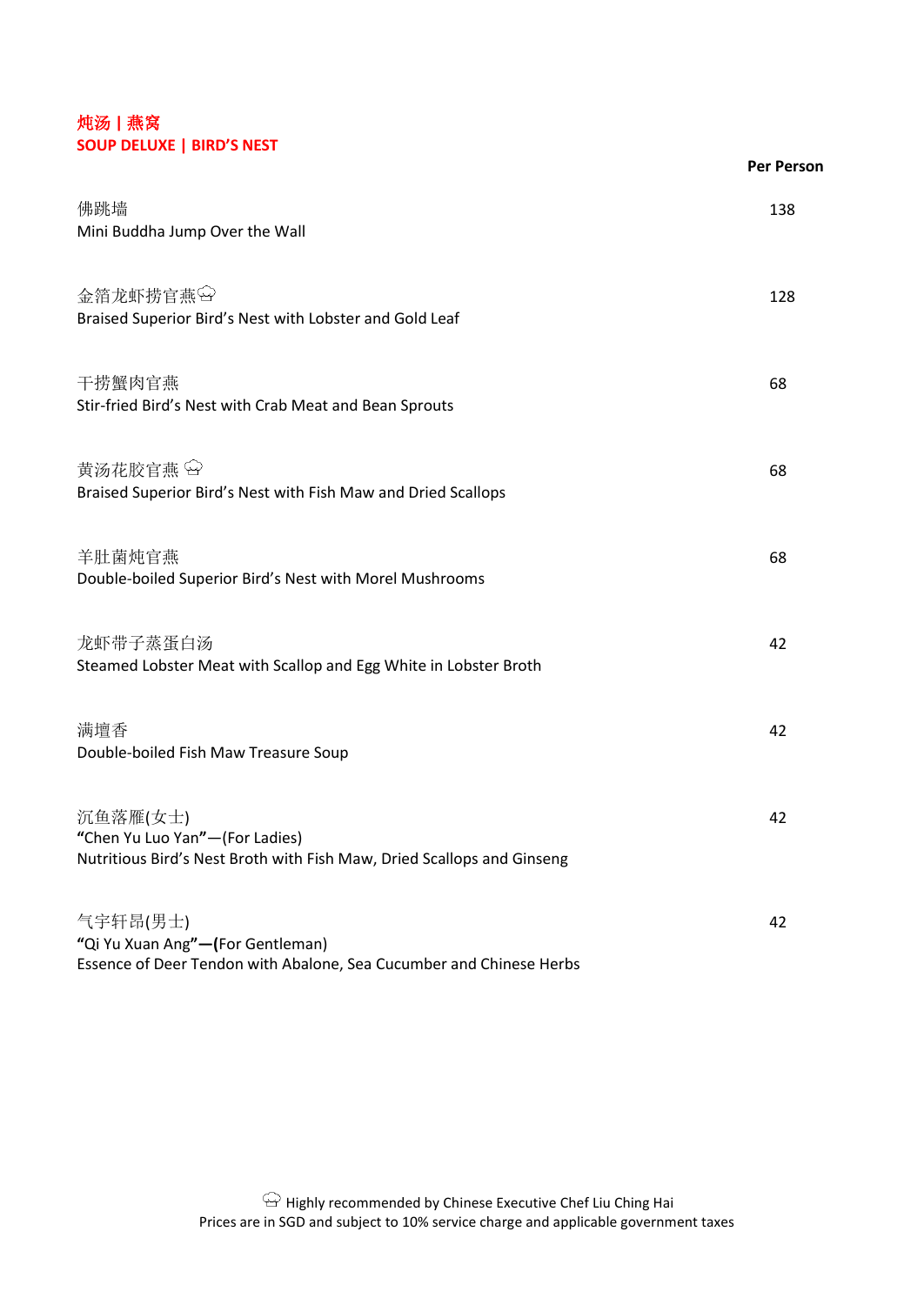# 海鲜 **SEAFOOD**

| 游水海鲜 (每 100 克)   Live Seafood (per 100 grams)                                                                                                                 |    |               |                         |
|---------------------------------------------------------------------------------------------------------------------------------------------------------------|----|---------------|-------------------------|
| 东星斑兮                                                                                                                                                          |    | 本地龙虾          |                         |
| Star Garoupa                                                                                                                                                  | 23 | Local Lobster | 23                      |
| 笋壳鱼                                                                                                                                                           |    | 龙虎斑           |                         |
| Soon Hock                                                                                                                                                     | 13 | Pearl Garoupa | 13                      |
| 生中虾                                                                                                                                                           |    | 肉蟹            |                         |
| Live Prawn                                                                                                                                                    | 13 | Live Crab     | 13                      |
| 杏香脆米焗龙虾田<br>Deep-fried Lobster with Almond Flakes and Crispy Rice                                                                                             |    |               | <b>Per Person</b><br>45 |
| 大顺壳二味<br>家乡蒸球/头腩骨熬汤面线 →<br>Soon Hock Duo<br>Steamed Sliced Soon Hock with Black Fungus and<br>Red Dates in Light Soy Sauce; and in Fish Broth with Vermicelli |    |               | 36                      |
| 焗酿鲜蟹盖<br>Baked Crab Shell stuffed with Onions and Fresh Crab Meat                                                                                             |    |               | 28                      |
| 黑鱼子酱焗鳕鱼蛋白<br>Oven-baked Cod Fish with Caviar and Egg White                                                                                                    |    |               | 28                      |
| 家乡蒸雪鱼                                                                                                                                                         |    |               | 28                      |

Steamed Cod Fish with Banana Flowers and Fungus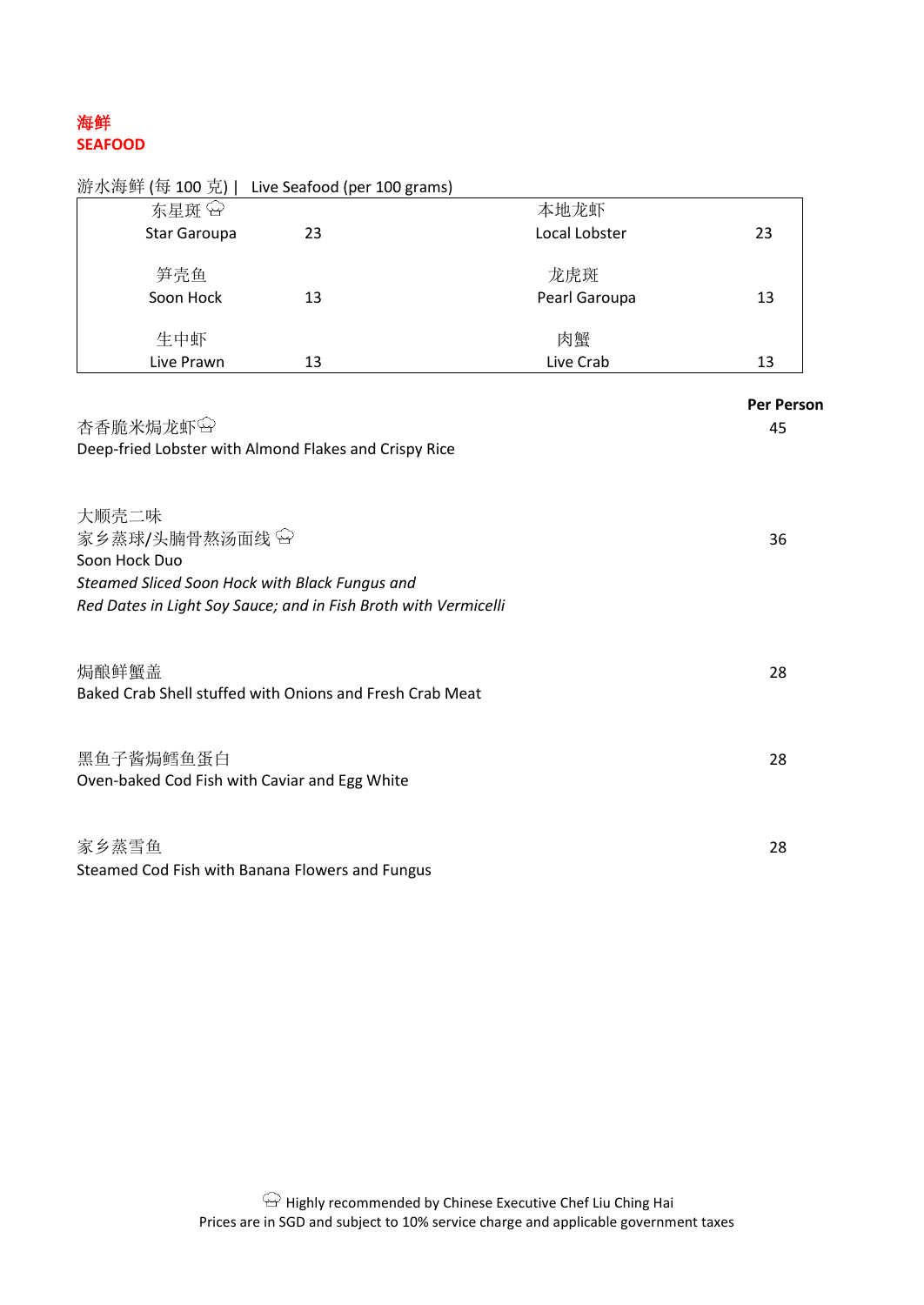## 海鲜 **SEAFOOD**

| <b>SEAFOOD</b>                                                          | <b>Per Portion</b> |
|-------------------------------------------------------------------------|--------------------|
| 三翠笋壳球<br>Sautéed Soon Hock Fillet with Seasonal Vegetables              | 88                 |
| 火腩红烧笋壳煲 &<br>Braised Soon Hock Fish with Roasted Pork in Casserole      | 78                 |
| 黑鱼子酱蟹肉炒金银蛋<br>Scrambled Eggs with Caviar and Crab Meat                  | 50                 |
| 海皇鱼腐煲<br>Braised Fish Beancurd with Seafood in Claypot                  | 50                 |
| 辣豉醬珊瑚蚌<br>Sautéed Coral Clams with Honey Peas and Spicy Bean Sauce      | 50                 |
| X.O.酱带子炒芦笋<br>Sautéed Scallops with Asparagus in X.O. Sauce             | 50                 |
| 酱爆鳄鱼肉♀<br>Wok-fried Crocodile Meat and Asparagus with Spicy Sauce       | 42                 |
| 三蒜蒸海虾豆腐<br>Steamed Live Prawns with Minced Organic Garlic and Bean Curd | 42                 |
| 百香果生汁明虾球<br>Deep-fried Prawns with Mango Mayonnaise and Passion Fruit   | 42                 |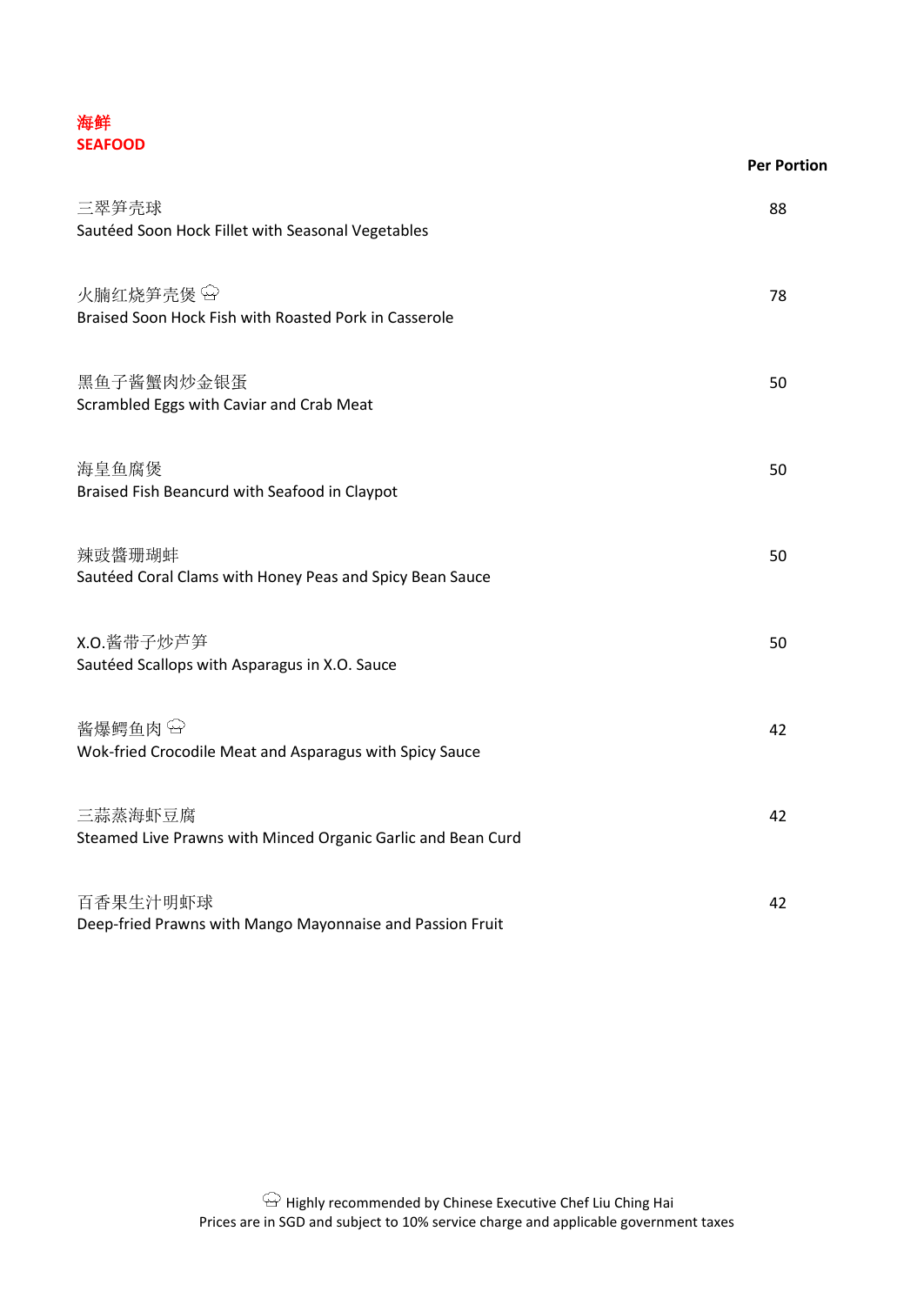

|                                                                                   | <b>Per Portion</b> |
|-----------------------------------------------------------------------------------|--------------------|
| 香煎和牛柳<br>Pan-fried Wagyu Beef with Soya Sauce                                     | 78                 |
| 芦笋黑椒牛仔粒<br>Diced Beef with Asparagus and Black Pepper Sauce                       | 46                 |
| 蒜香百花黑豚肉<br>Deep-fried Kurobuta Pork with Shrimp Paste and Minced Garlic           | 46                 |
| 姜葱鹿肉煲<br>Stir-fried Venison Slices with Ginger and Spring Onions in Casserole     | 46                 |
| 辣豆豉炒猪颈肉秋耳<br>Sautéed Pork Collar with Fungus and Spicy Bean Sauce                 | 42                 |
| 蹄香煎黑豚肉餅 9<br>Pan-fried Minced Kurobuta Pork with Water Chestnuts and Shrimp Paste | 42                 |
| 咖啡排骨<br>Wok-fried Spare Ribs in Coffee Sauce                                      | 38                 |
| 煎封羊仔柳 &<br>Pan-fried Lamb Loin with String Beans                                  | 38                 |
| 牛根牛腩煲<br><b>Traditional Stewed Beef and Tendon in Casserole</b>                   | 32                 |
| 菠萝咕佬肉 (脆皮或传统)<br>Sweet and Sour Pork with Pineapples (Crispy or Traditional)      | 32                 |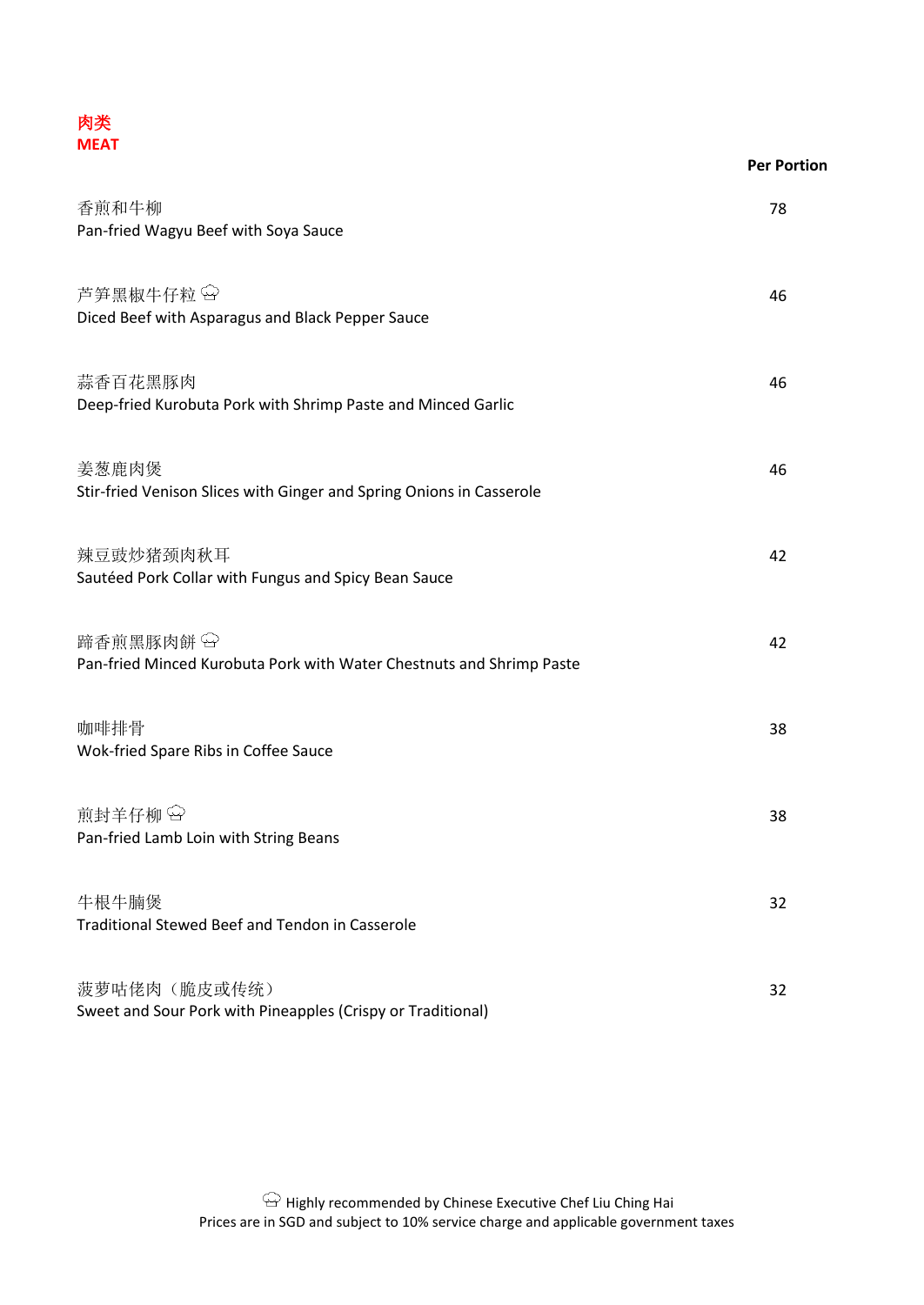

|                                                                                           | <b>Per Portion</b> |
|-------------------------------------------------------------------------------------------|--------------------|
| 富贵鸡(1天前預定)<br>Begger Chicken (One day advance order required)                             | 118                |
| 太爷鸡<br>Imperial Chicken with Seafood Roll, Honey Glazed Barbecued Pork and Bean Curd Roll | 118                |
| 黑椒炒鵝肝粒<br>Fried Goose Liver with Black Pepper Sauce                                       | 78                 |
| 红烧鹅掌煲<br><b>Traditional Stewed Goose Web in Casserole</b>                                 | 42                 |
| 避风塘风沙鸡(半只) &<br>Crispy Roasted Chicken with Almond Flakes and Dried Shrimps (Half)        | 33                 |
| 芋头冬菇香鸭煲<br>Stewed Yam with Roasted Duck and Black Mushrooms in Casserole                  | 32                 |
| 鼓汁凉瓜炒鸡柳<br>Sautéed Chicken Fillet with Bitter Gourd and Black Bean Sauce                  | 32                 |
| 干爆辣子鸡丁 <sup>〇</sup><br>Deep-fried Chicken with Red Chilli                                 | 32                 |
| 西柠杏香鸡<br>Deep-fried Chicken Fillet with Almond Flakes and Lemon Sauce                     | 32                 |
| 彩椒火鸭丝<br>Shredded Duck with Bell Peppers and Chives                                       | 32                 |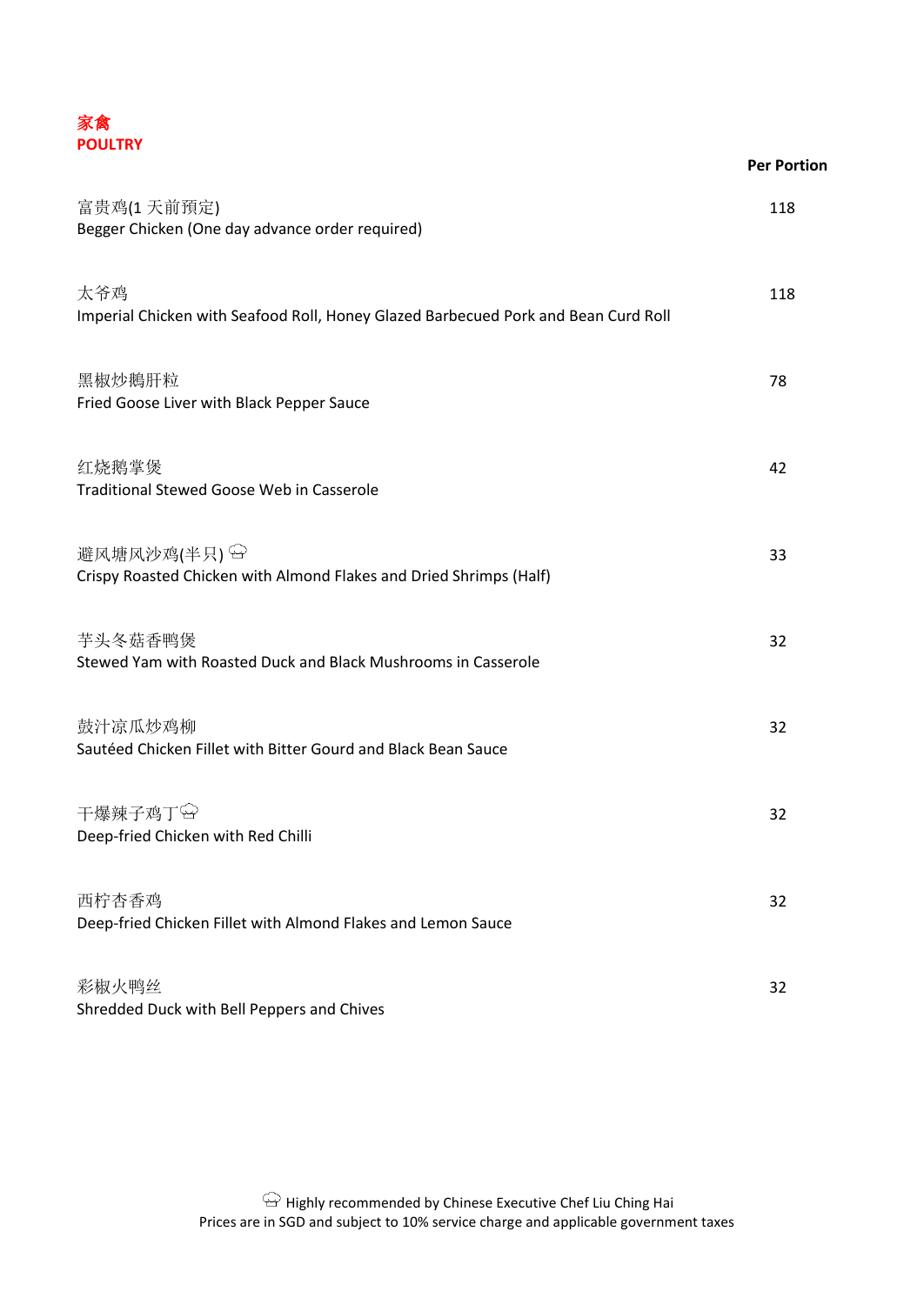## 蔬菜 **VEGETABLES**

|                                                                                       | <b>Per Portion</b> |
|---------------------------------------------------------------------------------------|--------------------|
| 海鲜豆腐煲<br>Braised Homemade Bean Curd with Seafood served in Claypot                    | 50                 |
| 石窩鹅肝蟹粉豆腐<br>Braised Beancurd with Crabmeat, Crab Roe and Goose Liver in Hot Stone Pot | 42                 |
| 渔香斑片茄子煲<br>Braised Garoupa Fillet with Eggplant and Spicy Sauce served in Claypot     | 38                 |
| 蟹肉菠菜豆腐<br>Braised Homemade Bean Curd with Spinach and Crab Meat                       | 38                 |
| 金贝芥兰二味<br>Kailan Duo with Crispy Conpoy                                               | 38                 |
| 炸金菇瑶柱西兰花<br>Braised Dried Scallops and Broccoli with Crispy Golden Mushrooms          | 38                 |
| 云耳浓汤枸杞菜9<br>Wolfberry Leaves and Black Fungus in Superior Broth                       | 36                 |
| 火腩炒四季豆<br>Wok-fried String Beans with Roasted Pork                                    | 36                 |
| 金银蛋浸胜瓜<br>Poached Angel Loofah with Egg Trio in Superior Broth                        | 32                 |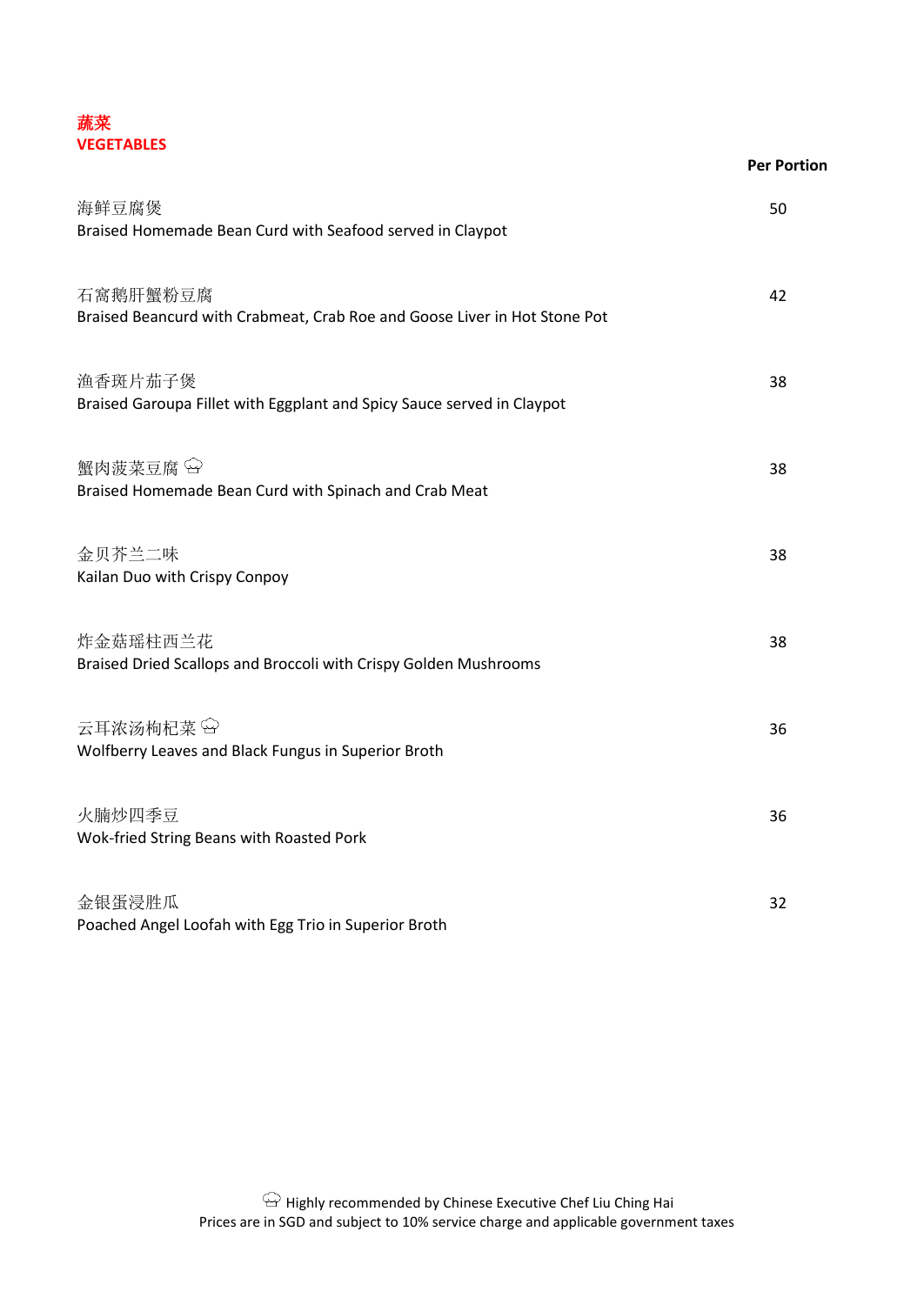

|                                                                                    | <b>Per Portion</b> |
|------------------------------------------------------------------------------------|--------------------|
| 田园翠玉瓜<br>Wok-fried Cauliflower, Zucchini, Water Chestnuts and Baby Corn            | 32                 |
| 松子荷芹香<br>Wok-fried Celery, Black Fungus, Lily Bulbs and Lotus Roots with Pine Nuts | 32                 |
| 五彩南瓜焗金菌<br>Baked Assorted Mushrooms and Vegetables in Pumpkin                      | 32                 |
| 佛体酸甜茄丁<br>Deep-fried Yam Ring with Fried Eggplant and Sweet & Sour Sauce           | 32                 |
| 竹笙豆腐西生菜<br>Braised Bean Curd with Bamboo Pith and Lettuce                          | 32                 |
| 腰果淮山炒什蔬9<br>Sautéed Fresh Chinese Yam with Mixed Vegetables and Cashew Nuts        | 32                 |
| 胜瓜松菇豆根煲<br>Stewed Yam with Black Mushrooms and Bean Gluten in Casserole            | 32                 |
| 雪中送炭<br>Sautéed Shredded Shiitake Mushrooms with Honey Bean and Bean Sprouts       | 32                 |
| 桂花柚子上素卷<br>Deep-fried Vegetarian Rolls with Osmanthus Pomelo Sauce                 | 32                 |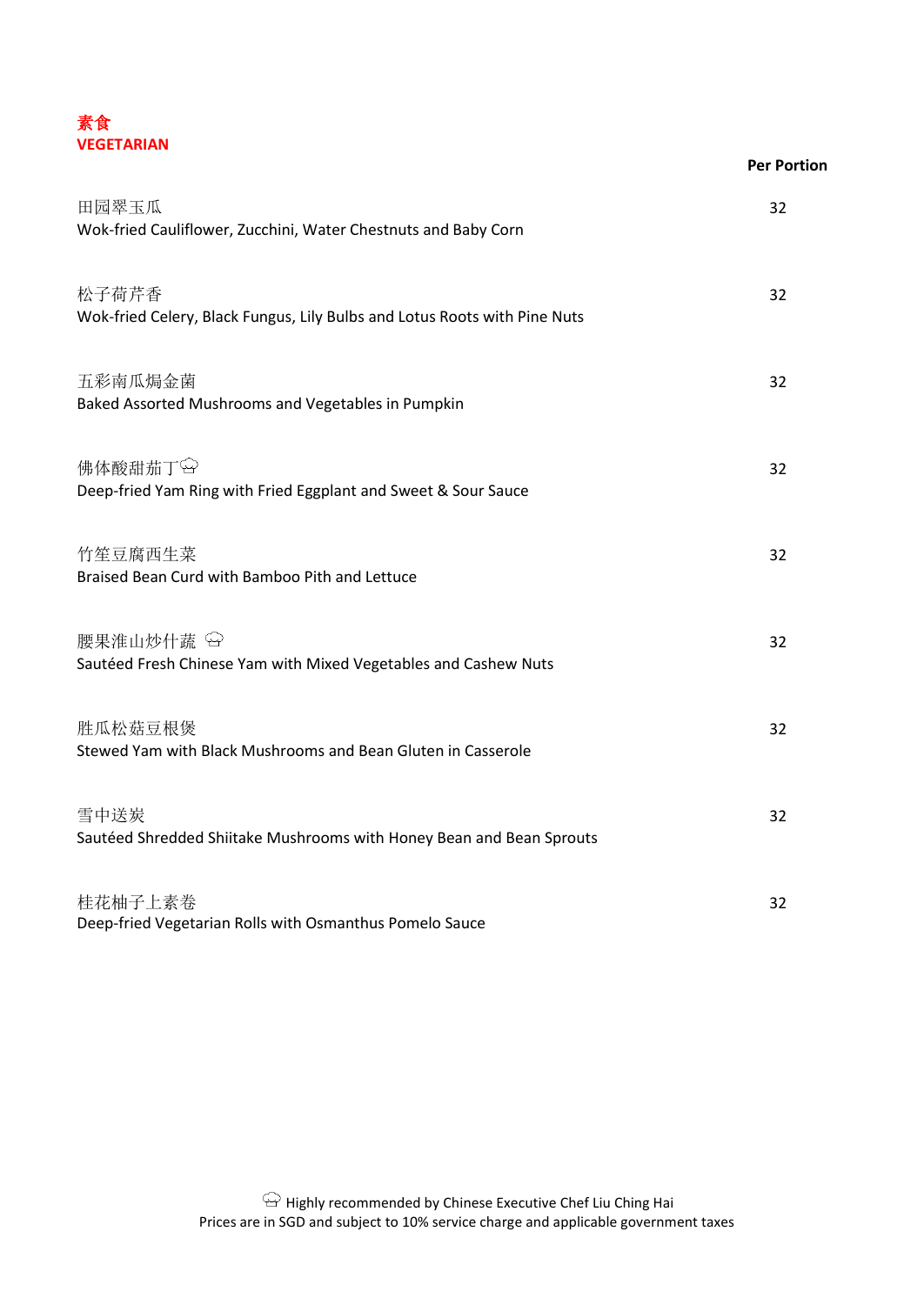# 鲍鱼 **|** 海味 **ABALONE | DRIED SEAFOOD**

|                                                                                           | <b>Per Person</b>  |
|-------------------------------------------------------------------------------------------|--------------------|
| 澳洲糖心干鲍<br>Braised Premium Australian "Tang Xin" Abalone in Supreme Oyster Sauce           | 338                |
| 紅烧二头墨西哥鲍鱼<br>Braised 2-head Mexico Abalone with Garden Greens                             | 238                |
| 古法扣三头鲍鱼 <sup>〇</sup><br>Braised 3-head Australian Abalone in Supreme Oyster Sauce         | 78                 |
| 紅烧四头南非鲍鱼<br>Braised 4-Head South African Abalone in Supreme Oyster Sauce                  | 58                 |
| 七头南非鲍鱼扣花菇<br>Braised 7-Head South African Abalone with Shiitake Mushrooms                 | 38                 |
| 海参扣花胶<br>Superior Fish Maw with Sea Cucumber in Abalone Sauce                             | 38                 |
|                                                                                           | <b>Per Portion</b> |
| 姜葱鱼鳔海参煲<br>Wok-fried Fish Maw and Sea Cucumber with Ginger and Spring Onions in Casserole | 108                |
| 海参肉碎豆腐煲 →<br>Braised Sea Cucumber with Bean Curd and Minced Pork in Casserole             | 108                |
| 花胶扣花菇煲<br>Braised Fish Maw with Shiitake Mushrooms in Casserole                           | 108                |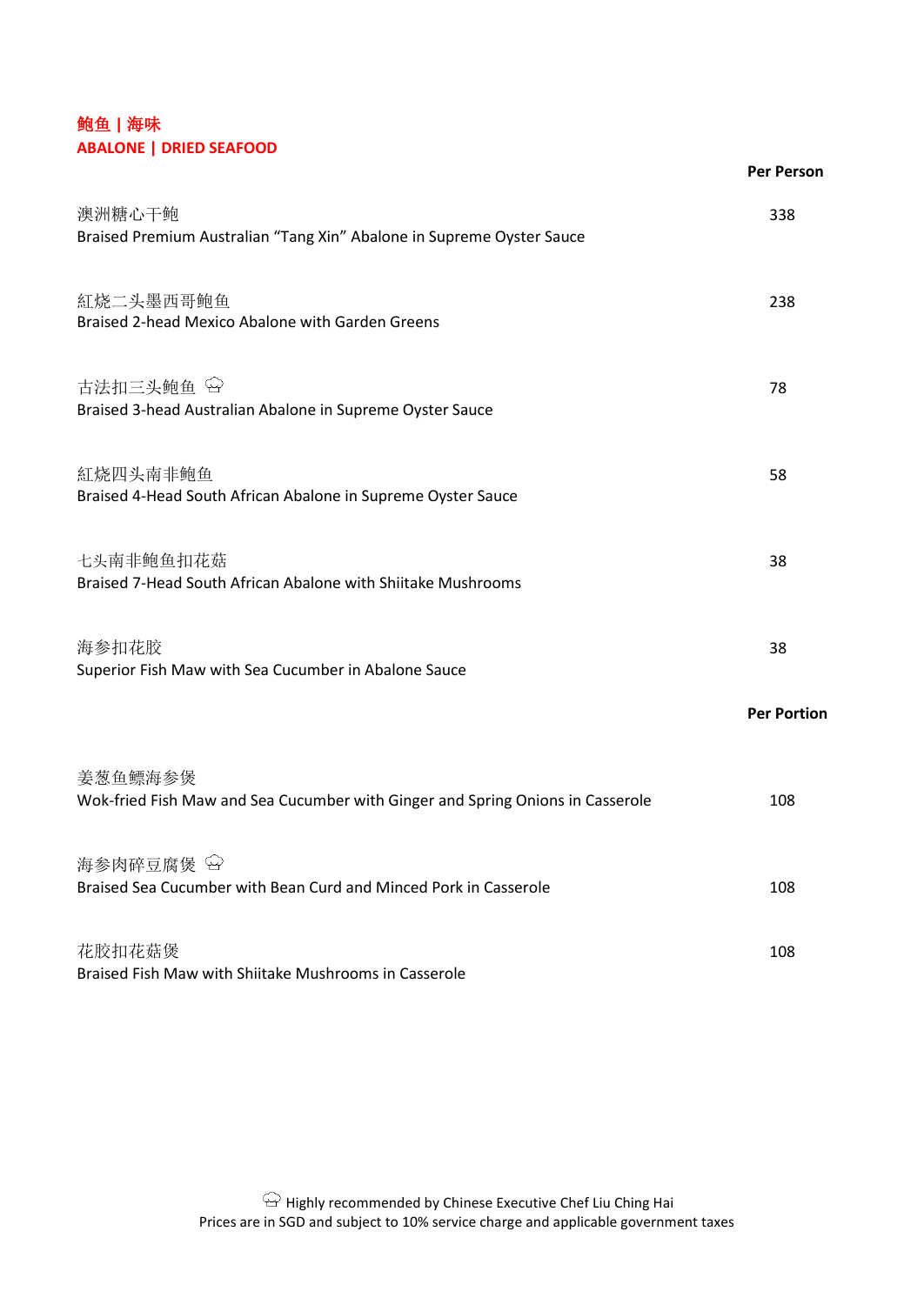# 免粉类 **GLUTEN-FREE**

|                                                                                   | <b>Per Person</b>  |
|-----------------------------------------------------------------------------------|--------------------|
| 笋壳羊肚菌金瓜盅谷<br>Double-boiled Soon Hock Soup with Morchella served in Golden Pumpkin | 38                 |
| 三蒜龙虾球蒸蛋白<br>Steamed Lobster Meat with Trio of Organic Garlic and Egg White        | 45                 |
|                                                                                   | <b>Per Portion</b> |
| 百合芦笋炒牛仔粒<br>Wok-fried Beef Cubes with Lily Bulbs and Asparagus                    | 46                 |
| 凤尾虾炒翠玉瓜<br>Wok-fried Prawns with Zucchini                                         | 42                 |
| 蒜香炸鸡件 &<br>Garlic Fried Chicken served with Plum Sauce                            | 38                 |
| 姜丝炸田鸡<br>Deep-fried Live Frogs with Shredded Ginger                               | 38                 |
| 干葱甜豆鸡柳煲<br>Pan-fried Chicken Fillet with Shallots and Honey Peas in Casserole     | 38                 |
| 香煎黑豚柳秋葵<br>Pan-fried Kurobuta Cutlet with Ladies' Fingers                         | 38                 |
| 松子素粒糙米炒饭<br>Brown Fried Rice with Wolfberries, Pine Nuts, Mushrooms and Kailan    | 32                 |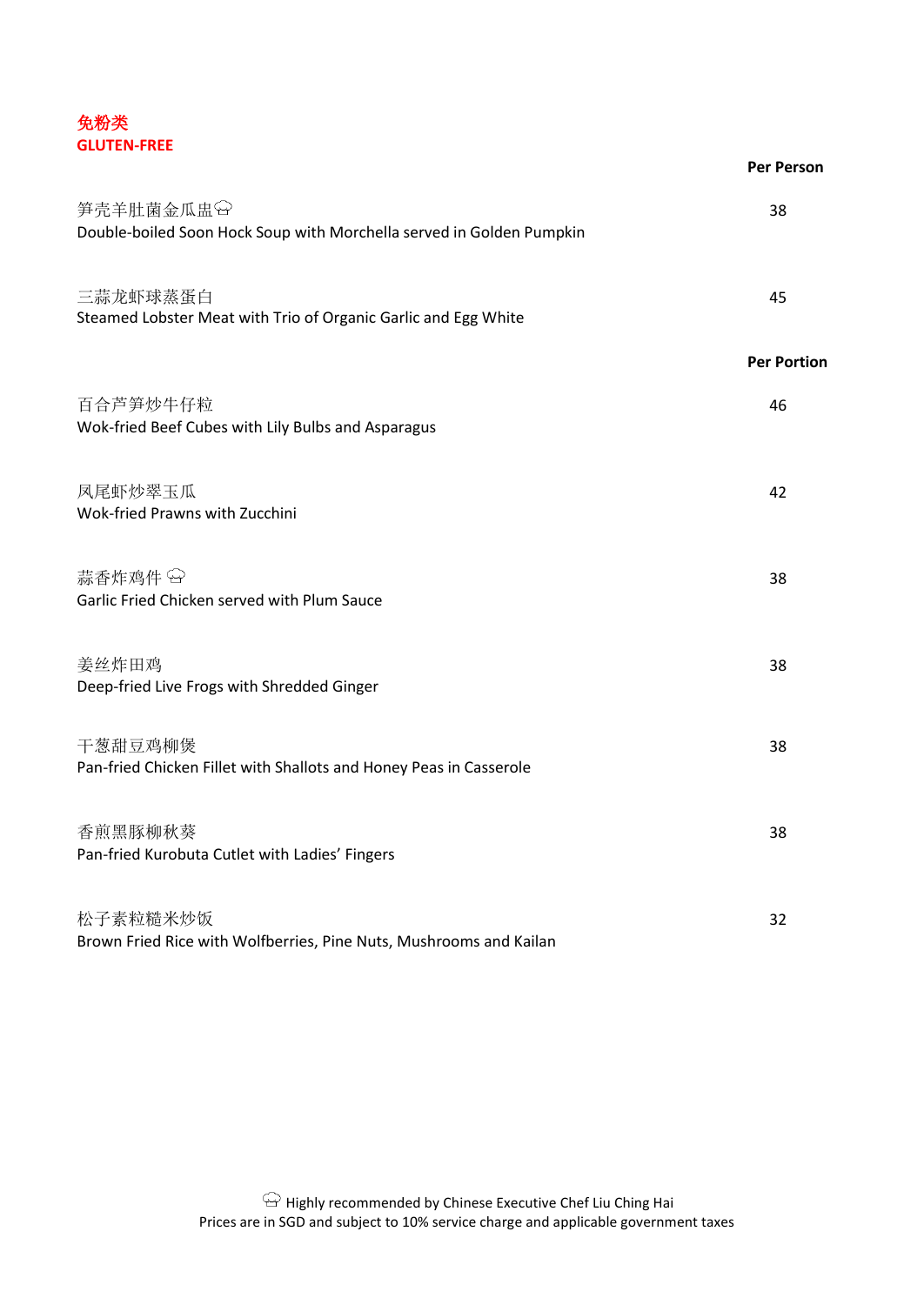

| <b>NICE</b>                                                                                   | <b>Per Portion</b> |
|-----------------------------------------------------------------------------------------------|--------------------|
| 红鲟蒸米糕<br><b>Steamed Glutinous Rice with Crab</b>                                              | 88                 |
| 龙虾带子 X.O.酱炒饭 <sup>&lt;2</sup><br>Wok-fried Jasmine Rice with Lobster, Scallops and X.O. Sauce | 88                 |
| 蛋白干贝蟹肉糙米炒饭 <sup>G</sup><br>Fried Brown Rice with Crab Meat, Conpoy and Egg White              | 38                 |
| 鲍鱼章鱼火鸭粒烩饭<br>Braised Fried Rice with Baby Abalone, Conpoy, Squid and Roasted Duck             | 38                 |
| 黄金海鮮炒饭<br>Fried Rice with Seafood and Crispy Golden Rice                                      | 38                 |
| 生炒糯米饭<br>Sautéed Glutinous Rice with Assorted Meats and Dried Shrimp                          | 38                 |
| 瓦煲香蒜和牛菘炒饭<br>Fried Rice with Diced Saga Wagyu and Minced Garlic served in Casserole           | 38                 |
| 双鱼鸡粒炒饭<br>Fried Rice with Diced Chicken, Salted Fish and Silver Fish                          | 32                 |
| 扬洲炒饭<br>Fried Rice with Shrimp and Honey Pork                                                 | 32                 |
| 榄菜素粒炒饭<br>Vegetarian Fried Rice with Wild Mushrooms and Chinese Olives                        | 32                 |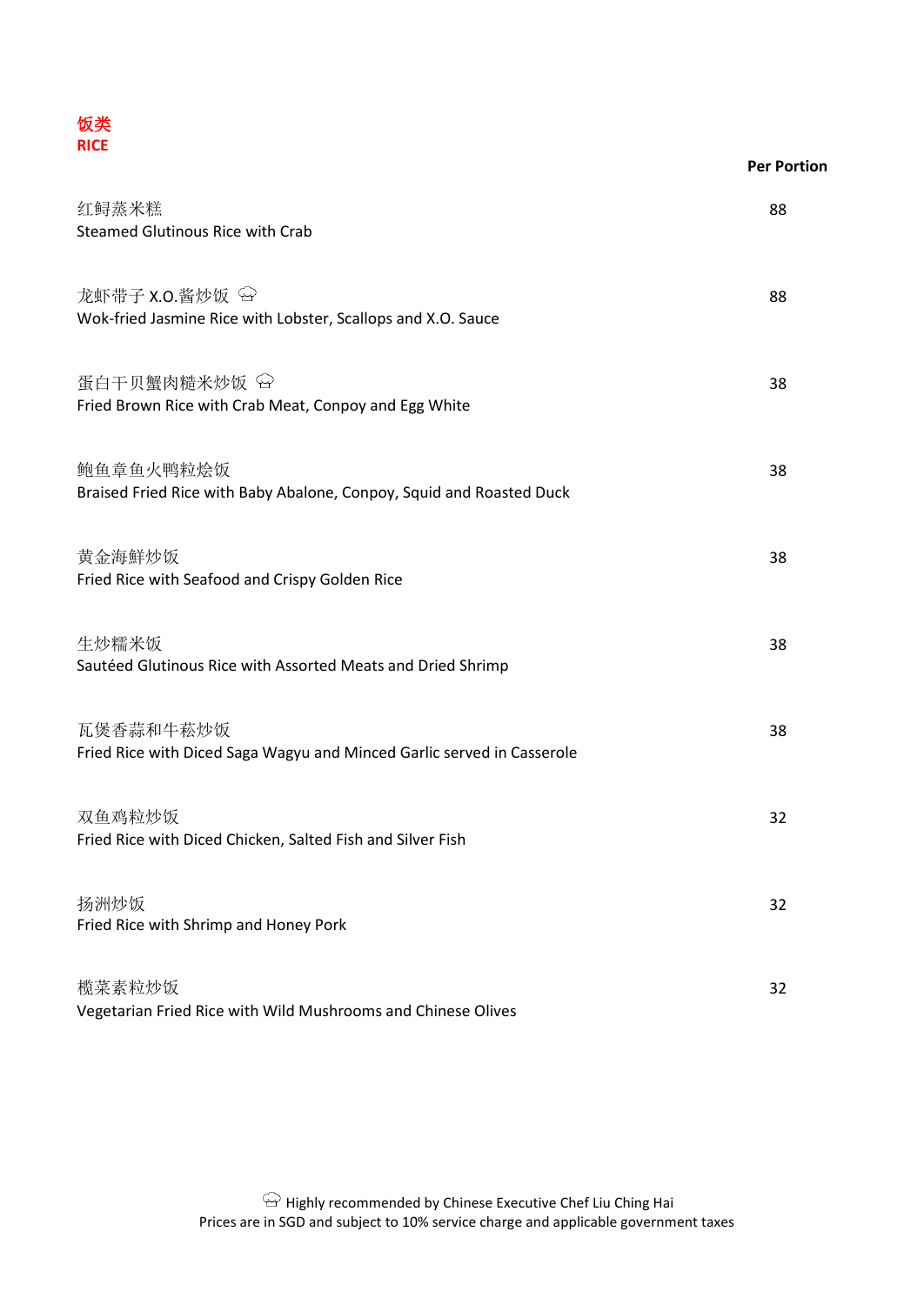| 面类             |  |
|----------------|--|
| <b>NOODLES</b> |  |

|                                                                                 | <b>Per Portion</b> |
|---------------------------------------------------------------------------------|--------------------|
| 生虾瑶柱焖稻廷面<br>Inaniwa Udon Noodles with Live Prawns and Dried Scallops            | 48                 |
| 海鲜炒生面<br>Crispy Noodles with Seafood and Vegetables                             | 48                 |
| X.O.酱鳕鱼粒茄子手拉面<br>Braised Noodles with Cod Fish and Eggplant in X.O. Sauce       | 48                 |
| 金菇斑球炒鱼茸面<br>Fried Fish Noodles with Fish Fillet and Enoki Mushrooms             | 38                 |
| 桂花炒面线 &<br>Stir-fried Rice Vermicelli with Shredded Duck and Prawns             | 38                 |
| 虾茸干烧伊面<br>Stewed Ee-Fu Noodles with Shrimps and Mushrooms                       | 38                 |
| 鹿肉干炒河粉<br>Wok-fried Rice Noodles with Venison                                   | 38                 |
| 黑椒蟹肉炒冬粉<br>Stir-fried Glass Vermicelli with Crab Meat and Black Pepper Sauce    | 38                 |
| 雪菜火鸭丝炆米粉<br>Stewed Rice Vermicelli with Shredded Roast Duck and Snow Vegetables | 38                 |
|                                                                                 | Per Person         |
| 叉烧云香面 (汤面/捞生面)<br>Wonton Noodle with Honey Pork (Soup/Dry)                      | 22                 |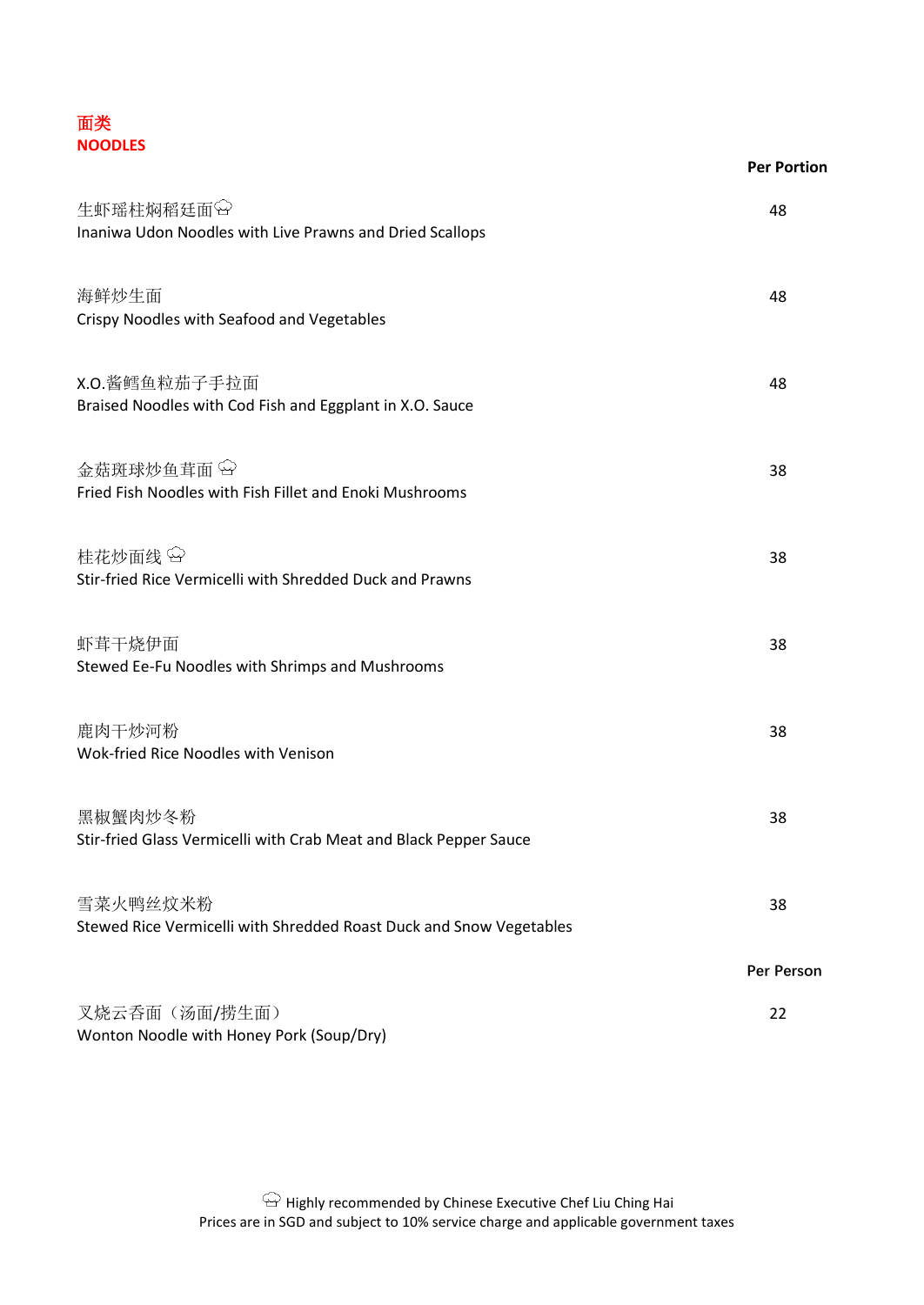#### 热甜品类 **HOT DESSERTS**

|                                                                                 | <b>Per Person</b>  |
|---------------------------------------------------------------------------------|--------------------|
| 椰皇杏汁炖官燕田<br>Double-boiled Bird's Nest with Almond Cream served in Young Coconut | 88                 |
| 冰糖炖官燕<br>Double-boiled Superior Bird's Nest with Crystal Sugar                  | 88                 |
| 椰皇杏汁炖雪蛤<br>Double-boiled Hasma with Almond Cream served in Young Coconut        | 25                 |
| 白果蛋白杏仁茶<br>Sweetened Almond Cream with Ginkgo Nuts and Egg White                | 12                 |
| 椰汁白果芋泥<br>Yam Paste with Ginkgo Nuts and Coconut Milk                           | 12                 |
| 红豆沙汤圆<br>Sweetened Red Bean Cream with Glutinous Dumplings                      | 9                  |
|                                                                                 | <b>Per Portion</b> |
| 红枣芝麻煎堆仔<br>Deep-fried Sesame Balls with Red Date Paste                          | 9                  |
| 香滑流沙包<br><b>Steamed Salted Egg Yolk Buns</b>                                    | 9                  |
| 擂沙汤圆<br>Glutinous Rice Dumplings coated with Peanuts                            | 6                  |